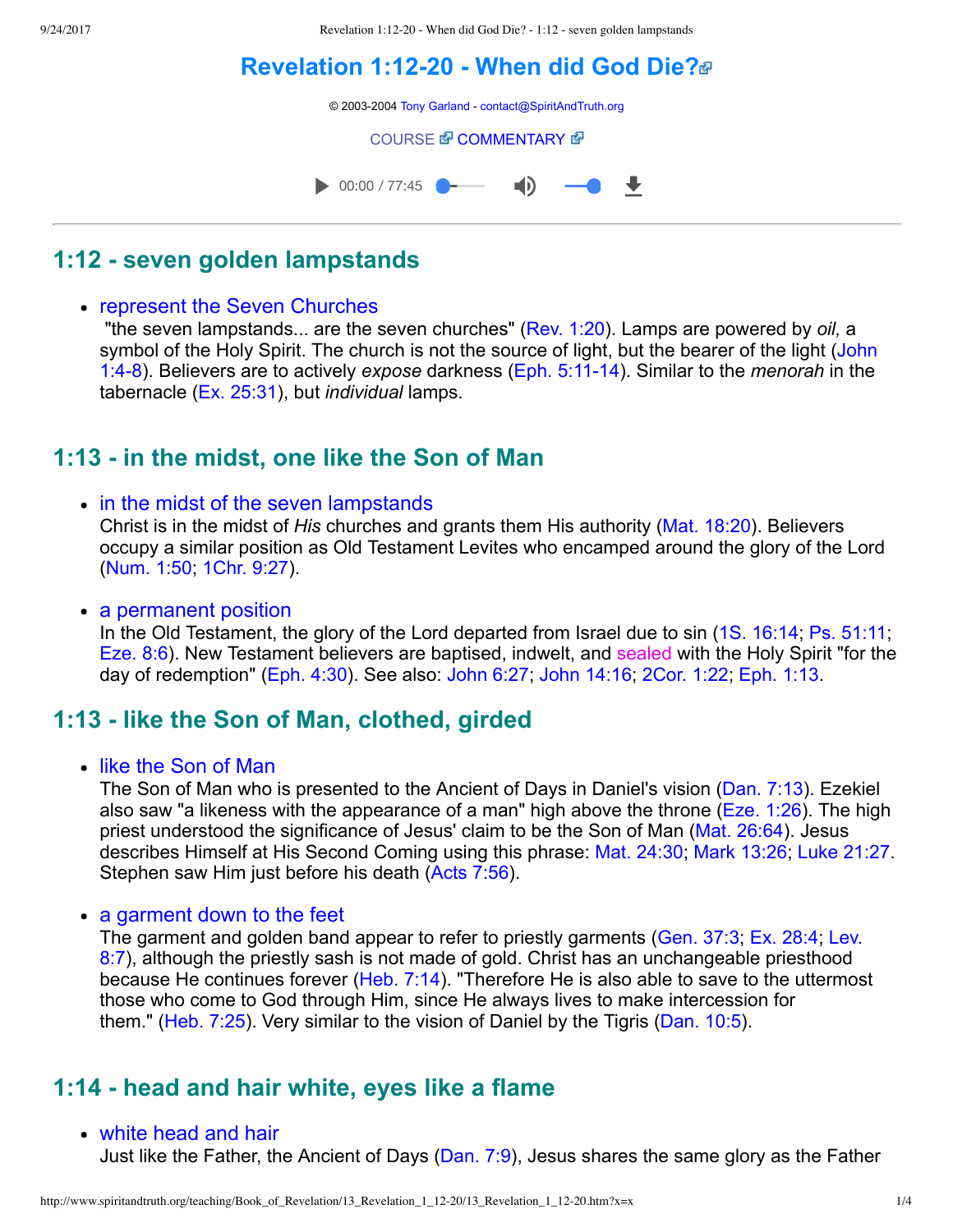[\(John 17:5\)](http://www.spiritandtruth.org/bibles/nasb/b43c017.htm#John_C17V5) ! May refer to purity ([Isa. 1:18\)](http://www.spiritandtruth.org/bibles/nasb/b23c001.htm#Isa._C1V18), but more likely His radiant glory as at the transfiguration.

#### • eyes like a flame

[Symbolic of His omniscience \(John 1:48\), ominipresence \(Ps. 139:7\), and role as judge \(John](http://www.spiritandtruth.org/bibles/nasb/b43c005.htm#John_C5V22)  $5:22-27$ ).

#### **1:15 feet, voice**

• feet as 'fine brass'

The brass is "as refined in a furnace." "Fine brass" is an unknown Greek word (*chalkoli'banos* ) which may refer to "glowing brass" indicating His glory, or it may refer to the *hardness and purity* of the resulting refined metal. God treads His enemies underfoot [\(Isa. 63:3;](http://www.spiritandtruth.org/bibles/nasb/b23c063.htm#Isa._C63V3) [Rev. 19:15\)](http://www.spiritandtruth.org/bibles/nasb/b66c019.htm#Rev._C19V15).

• voice as the sound of many waters Describes the sound of a multitude ( $Isa. 17:12-13$ ) or noise like the tumult of an army ( $Eze.$ 1:24). Daniel heard a similar extremely powerful voice [\(Dan. 10:6](http://www.spiritandtruth.org/bibles/nasb/b27c010.htm#Dan._C10V6)) as did Ezekiel ([Eze. 43:2\)](http://www.spiritandtruth.org/bibles/nasb/b26c043.htm#Eze._C43V2).

### **1:16 - seven stars, sword**

• seven stars

These are explained: "the angels of the seven churches" ([Rev. 1:20](http://www.spiritandtruth.org/bibles/nasb/b66c001.htm#Rev._C1V20)). They are "in His right hand," the place of *protection* and *favor.*

• out of His mouth went a sharp two-edged sword

God's creative acts are *spoken forth* [\(Gen. 1](http://www.spiritandtruth.org/bibles/nasb/b01c001.htm#Gen._C1V1); [2Pe. 3:5\)](http://www.spiritandtruth.org/bibles/nasb/b61c003.htm#2Pe._C3V5). Messiah's mouth is like a sharp sword [\(Isa. 49:2](http://www.spiritandtruth.org/bibles/nasb/b23c049.htm#Isa._C49V2)) and with His lips He will "slay the wicked" ([Isa. 11:4\)](http://www.spiritandtruth.org/bibles/nasb/b23c011.htm#Isa._C11V4). With this sword, He will "strike the nations" ([Rev. 19:15\)](http://www.spiritandtruth.org/bibles/nasb/b66c019.htm#Rev._C19V15). This is the sole offensive weapon of the Christian [\(Eph. 6:17\)](http://www.spiritandtruth.org/bibles/nasb/b49c006.htm#Eph._C6V17). God's judgment will be in accordance with His Word ([Rev. 20:12\)](http://www.spiritandtruth.org/bibles/nasb/b66c020.htm#Rev._C20V12).

#### **1:16 countenance like the sun**

• like the sun

The *second time* John has seen His glory shine from His face ([Mat. 17:2\)](http://www.spiritandtruth.org/bibles/nasb/b40c017.htm#Mat._C17V2). Just like the Father, the glorified Christ "dwells in unapproachable light" (1Ti. 6:13-16).

### **1:17 fell as dead, right hand on me, First and Last**

Overwhelmed by God's Presence

All those who were privileged to see the glory of God recognized their inadequacy and sin in His presence:

Isaiah (Isa. 6:4), Ezekiel (Eze. 1:28), Daniel (Dan. 10:8, 16-17), Peter, James, and John (Mat. 17:6), Paul [\(Acts 9:4\)](http://www.spiritandtruth.org/bibles/nasb/b44c009.htm#Acts_C9V4). "The beloved disciple, who had handled the Word of life, lain in his Lord's bosom in the days of his flesh, can as little as any other endure the revelation of his majesty."

God's Messengers Restored Daniel and Ezekiel were similarly restored [\(Dan. 10:8](http://www.spiritandtruth.org/bibles/nasb/b27c010.htm#Dan._C10V8); Eze. 2:1-2). Isaiah's unclean lips were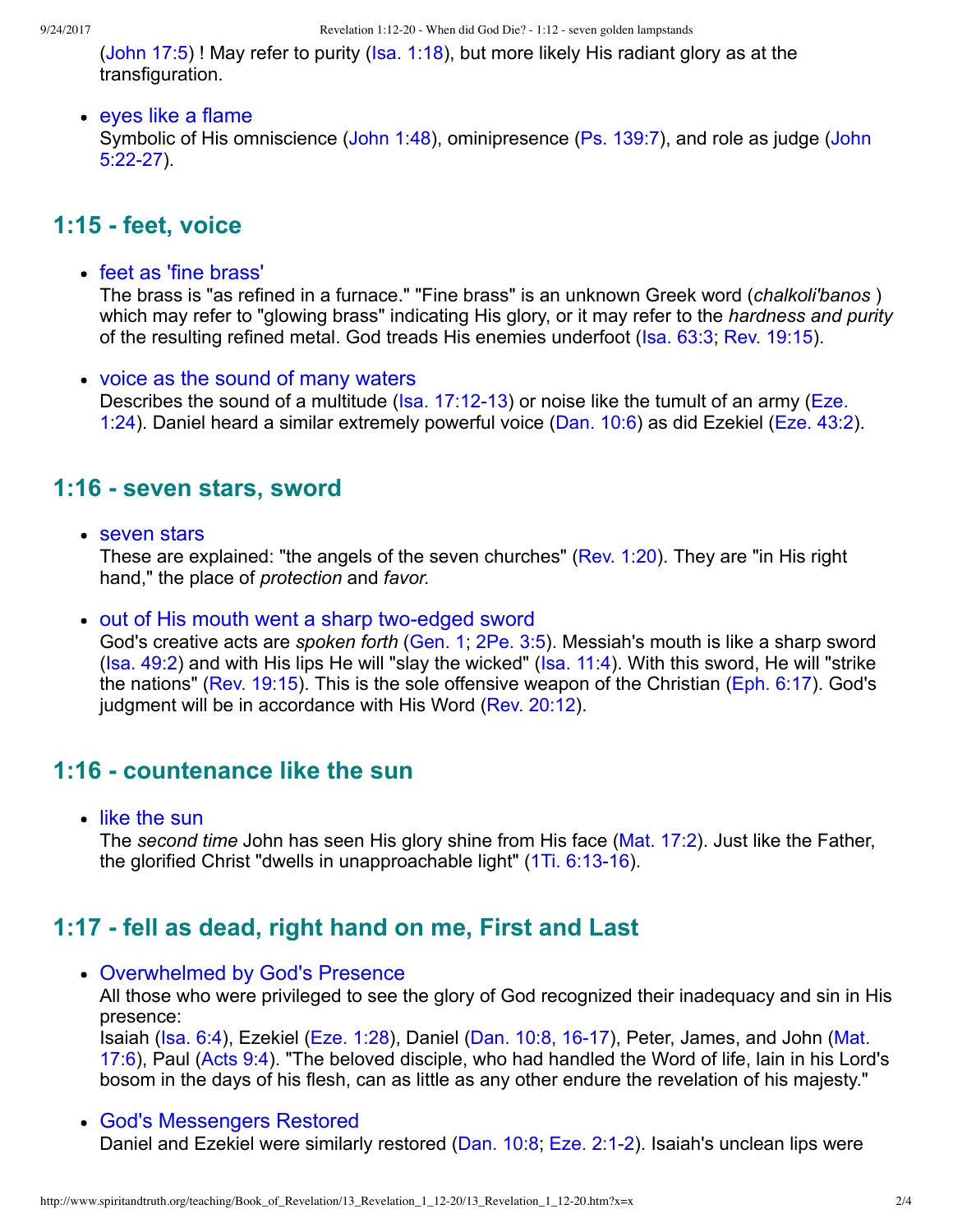purged by a seraph (Isa. 6:5-7). John was similarly restored at the Transfiguration of Jesus (Mat.  $17:6-7$ ).

• the First and the Last

God is said to be "everlasting" [\(Gen. 21:33\)](http://www.spiritandtruth.org/bibles/nasb/b01c021.htm#Gen._C21V33). He "inhabits eternity" ([Isa. 57:15\)](http://www.spiritandtruth.org/bibles/nasb/b23c057.htm#Isa._C57V15). Jesus is applying to Himself the divine title! " Thus says the LORD, the King of Israel, And his Redeemer, the LORD of hosts: 'I *am* the First and I *am* the Last; Besides Me *there is* no God. " [\(Isa 44:6\)](http://www.spiritandtruth.org/bibles/nasb/b23c044.htm#Isa._C44V6).

### **1:18 He who lives, and was dead**

#### • He who lives

Present active participle: "the living one." An essential attribute of God. He is the source and *active sustainer* of all life.

• and was dead

When did God die?! At the crucifixion of Jesus! This verse is the cure to all cults and false religions which deny the deity of Christ. Even the *New World Translation* (Jehovah's Witness Bible) contains this verse. It is an absolutely clear statement of the deity of Jesus Christ, the God-man who died for the sins of the world.

### **1:18 behold I am alive, keys of Hades and Death**

#### • behold I am alive

Take note! I was dead but now living I am forever!

 " I am the resurrection and the life. He who believes in Me, though he may die, he shall live. And whoever lives and believes in Me shall never die. Do you believe this? " (John 11:25-26) DO YOU??

• keys of Hades and Death

It is by death that people enter Hades. Whereas death holds men's *bodies,* Hades holds their *souls*. The entrance of Hades is described as being controlled by gates [\(Job 38:17;](http://www.spiritandtruth.org/bibles/nasb/b18c038.htm#Job_C38V17) [Ps. 9:13](http://www.spiritandtruth.org/bibles/nasb/b19c009.htm#Ps._C9V13); [Mat. 16:18\)](http://www.spiritandtruth.org/bibles/nasb/b40c016.htm#Mat._C16V18). Those held therein are "prisoners." ([Isa. 24:22](http://www.spiritandtruth.org/bibles/nasb/b23c024.htm#Isa._C24V22); [1Pe. 3:19](http://www.spiritandtruth.org/bibles/nasb/b60c003.htm#1Pe._C3V19)). Jesus unlocks those [gates setting men free from death itself and](http://www.spiritandtruth.org/bibles/nasb/b46c015.htm#1Cor._C15V55) *the bondage of the fear of death* ([Gen. 3:19](http://www.spiritandtruth.org/bibles/nasb/b01c003.htm#Gen._C3V19); 1Cor. 15:55; [Heb. 2:15\)](http://www.spiritandtruth.org/bibles/nasb/b58c002.htm#Heb._C2V15)!

### **1:19 write the things**

write!

John is commanded to write 14 times in this book! John is an *observer and scribe*, not an author crafting a literary work! What is John to write? God's outline is given in this verse.

- the things which you have seen The visions of Chapter 1, especially the coming (v. 7) and deity of Christ.
- the things which are The current state of the churches at the time of John's writing (chapters 2 and 3).
- the things which will take place after this The events of the distant future, from Chapter 4 onward.